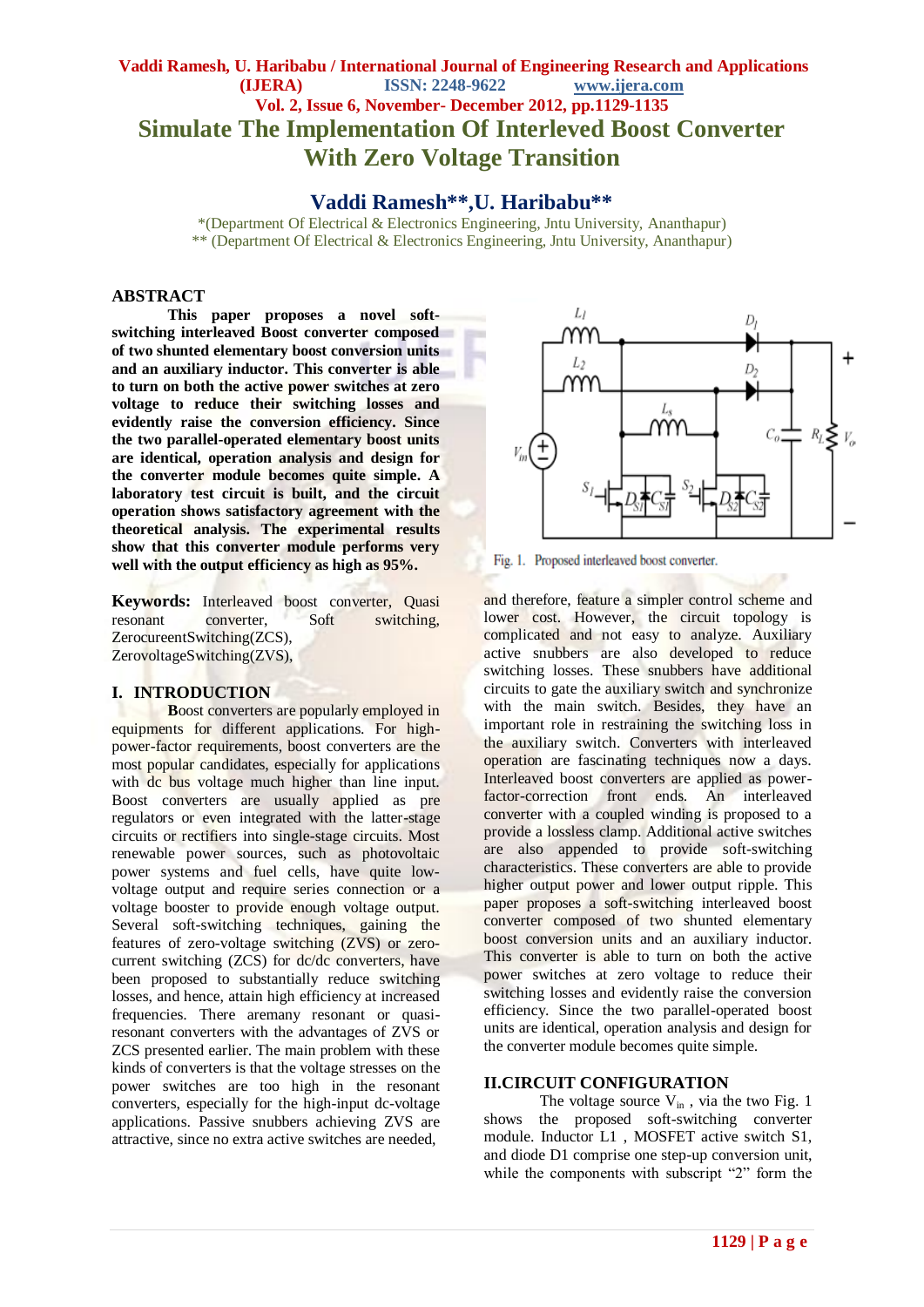## **Vaddi Ramesh, U. Haribabu / International Journal of Engineering Research and Applications (IJERA) ISSN: 2248-9622 www.ijera.com Vol. 2, Issue 6, November- December 2012, pp.1129-1135**

other. $D_{sx}$  and  $C_{sx}$  are the intrinsic antiparallel diode and output capacitance of MOSFET  $S_x$ respectively.

paralleled converters, replenishes output capacitor C<sub>o</sub> and the load. Inductor



Fig. 2. Simplified circuit diagram.

 $L<sub>S</sub>$  is shunted with the two active MOSFET switches to release the electric charge stored within the output capacitor  $C_{sx}$  prior to the turn-ON of  $S_x$  to fulfill zero-voltage turn- ON (ZVS), and therefore, raises the converter efficiency. To simplify the analysis,  $L1$ ,  $L2$ , and  $C_0$  are replaced by current and voltage sources.

# **III CIRCUT OPERATION ANALYSIS**

Before analysis on the circuit, the following assumptions are presumed.

1) The output capacitor  $C_0$  is large enough to reasonably neglect the output voltage ripple.

2) The forward voltage drops on MOSFET  $S_1, S_2$ , and diodes  $D_1$ , and  $D_2$ , are neglected.

3) Inductors $L_1$ , and  $L_2$  have large inductance, and their currents are identical constants, i.e., $I_{L1}=I_{L2}=I_{L}$ . 4) Output capacitances of switches  $C_{S1}$ , and  $C_{S2}$ have the same values, i.e., $C_{S1} = C_{S2} = CS$ .

The two active switches  $S_1$  and  $S_2$  are operated with pulse width-modulation (PWM) control signals. They are gated with identical frequencies and duty ratios. The rising edges of the two gating signals are separated apart for half a switching cycle. The operation of the converter can be divided into eight modes, and the equivalent circuits and theoretical waveforms are illustrated in Figs. 3 and 4.

**Mode-1**



Prior to this mode, the gating signal for switch  $S_2$  has already transmitted to low state and the voltage  $V_{DS2}$  rises to  $V_0$  at  $t_0$ . At the beginning of this mode, current flowing through  $S_2$  completely commutates to  $D_2$  to supply the load. Current  $I_{S1}$ returns from negative value toward zero; $I_{L1}$  flows through  $L_s$ . Due to the zero voltage on  $V_{DS1}$ , the voltage across inductor  $L_S$  is  $V_0$ , i.e. i<sub>LS</sub>, will decrease linearly at the rate of  $V_0/L_s$ . Meanwhile, the current flowing through  $S_1$  ramps up linearly. As  $i_{LS}$  drops to zero, current  $i_{s1}$  contains only  $I_{L1}$ , while  $i_{D2}$  equals  $I_{L2}$ . Current  $i_{LS}$  will reverse its direction and flow through  $S_1$  together with  $I_{L1}$ . As  $i_{LS}$ increases in negative direction, $i_{D2}$  consistently reduces to zero. At this instant, $i_{LS}$  equals  $-I_{L2}$ , diode  $D_2$  turns OFF, and thus this mode comes to an end. Despite the minor deviation of  $i_{S1}$  from zero and  $I_{LS}$ from  $I_{L1}$ , currents  $i_{LS}$ ,  $is_1, i_{D2}$  and the duration of this mode  $t_{01}$  can be approximated as

$$
i_{Ls}(t) = I_L - \frac{V_o}{L_S}t\tag{1}
$$

$$
i_{S1}(t) = \frac{V_o}{L_S}t\tag{2}
$$

$$
i_{D2}(t) = 2I_L - \frac{V_o}{L_S}t\tag{3}
$$

$$
t_{01} = \left(\frac{3}{4} - D_{\text{eff}}\right)T_S - \frac{\sin^{-1}(V_o/(V_o + 2I_L/\omega C_S))}{\omega} \quad (4)
$$

where  $D_{\text{eff}}$  is the effective duty ratio to be explained later and  $\omega = 1/\sqrt{L_S C_S}$ .

**Mode II** 

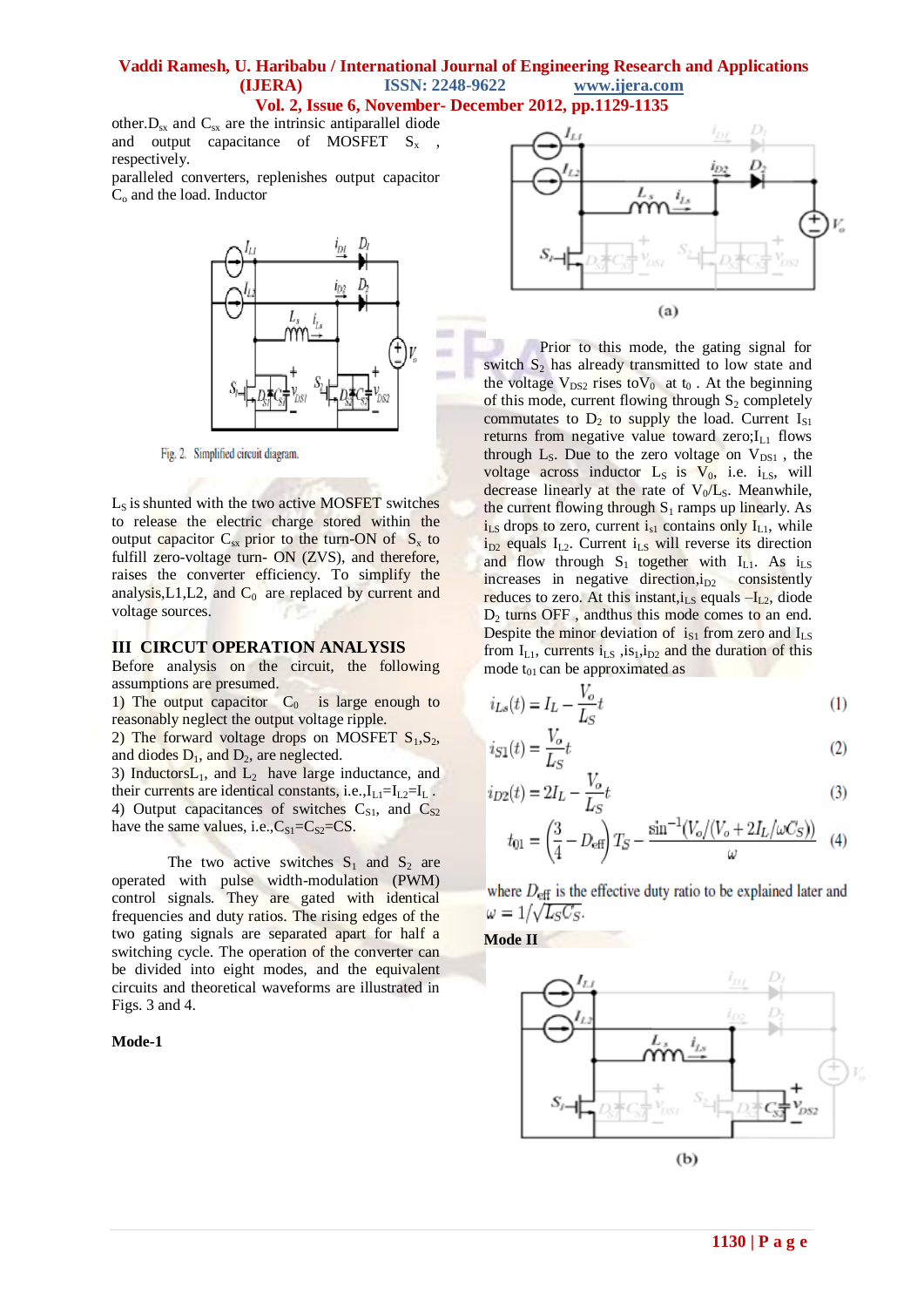**Vol. 2, Issue 6, November- December 2012, pp.1129-1135**

Whereas diode  $D_2$  stops conducting, capacitor  $C_{S2}$  is not clamped at  $V_0$  anymore. The current flowing through  $L_s$  and  $i_{LS}$  continues increasing and commences to discharge  $C_{S2}$ . This mode will terminate as voltage across switch  $S_2, V_{DS2}$ , drops to zero. Voltage  $v_{DS2}$  and current  $i_{LS}$  can be equated as

$$
v_{D\text{S2}}(t) = V_o \cos(\omega t) \tag{5}
$$

$$
i_{Ls}(t) = -V_o \omega C_S \sin(\omega t) - I_L \tag{6}
$$

$$
t_{12} = \frac{\pi}{2\omega}.\tag{7}
$$

# **Mode III** {  $t_2 < t < t_3$ }

At t=t<sub>2</sub>, voltage  $v_{DS2}$  decreases to zero. After this instant,  $D_{S2}$ , the antiparallel diode of  $S_2$ , begins to conduct current. The negative directional inductor current  $i_{LS}$  freewheels through  $S_1$  and  $D_{S2}$ , and holds at a magnitude that equals  $i_{LS2(12)}$ , a little higher than  $I_L$ . During this mode, the voltage on switch  $S_2$  is clamped to zero, and it is adequate to gate  $S_2$  at zero-voltage turn- ON







The switch  $S_1$  turns OFF at t=t<sub>3</sub>. Current i<sub>LS</sub> begins to. Charge the capacitor  $C_{S1}$ . The charging current includes  $I_{L1}$  and  $i_{LS}$ . Since the capacitor  $C_{S1}$ retrieves a little electric charge, i<sub>LS</sub> decreases a little and resonates toward  $-I_{L2}$ . In fact i<sub>LS</sub>, will not equal

 $-I_{L2}$  at  $t_4$  even with a slightly higher magnitude. However, by ignoring the little discrepancy, the voltage on switch  $S_1$  and current through  $L_S$  can be approximated as

$$
v_{DS1}(t) = \left(V_o + \frac{2I_L}{\omega C_S}\right)\sin(\omega t) \tag{9}
$$

$$
i_{Ls}(t) = I_L - (V_o \omega C_S + 2I_L) \cos(\omega t)
$$
 (10)  
\n
$$
\sin^{-1} (V_o / (V_o + 2I_L / \omega C_S))
$$

$$
t_{34} = \frac{\sin \left(\frac{V_{\partial}/\left(V_{\partial} + 2I_L/\omega C_S\right)}{\omega}\right)}{\omega}.\tag{11}
$$

While the capacitor voltage  $v_{CS1}$  ramps to  $V_0$ ,  $D_1$  will be forward-biased, and thus this mode will come to an end.



Modes I–IV describe the scenario of switch  $S_2$ between off-state proceeding to ZVS turn-ON . Operations from modes V–VIII are the counterparts for switch  $S_1$ . Due to the similarity, they are omitted here.

## **IV. CIRCUIT DESIGN**

The proposed circuit is focused on higher power demand applications. The inductors  $L_1$  and  $L_2$  are likely to operate under continuous conduction mode (CCM); therefore, the peak inductor current can be alleviated along with less conduction losses on active switches. Under CCM operation, the inductances of  $L_1$  and  $L_2$  are related only to the current ripple specification. What dominates the output power range and ZVS operation is the inductance of  $L_s$ .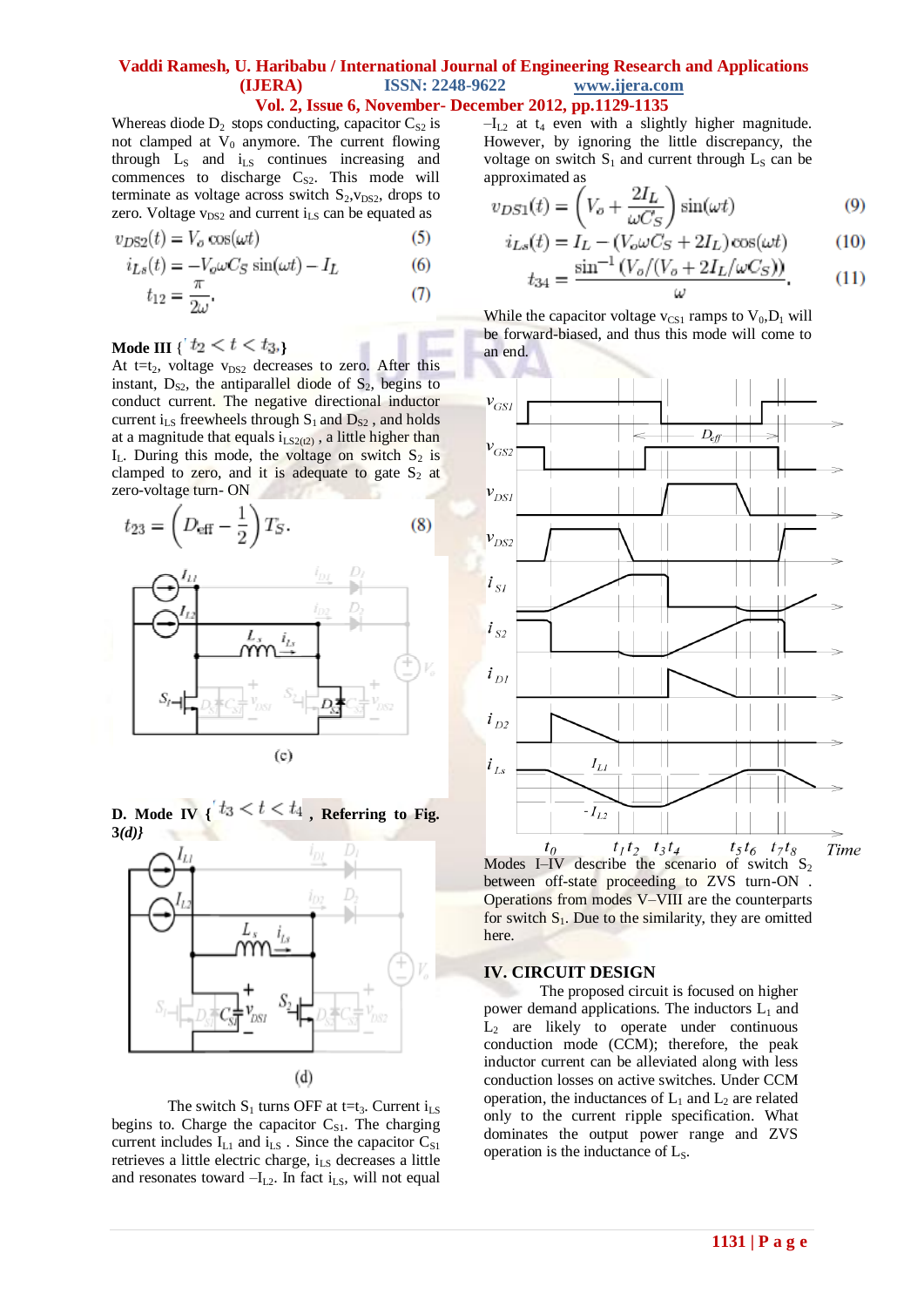#### **Vol. 2, Issue 6, November- December 2012, pp.1129-1135** TABLE 1

## **A. Considerations on Inductor L<sup>S</sup>**

As the description in mode II, prior to the turn-ON of switch  $S_2$ ,  $i_{LS}$  will discharge  $C_{S2}$ , the output capacitor of switch  $S_2$ , and therefore, surpass  $I_{L2}$ . In order to turn ON  $S_2$  at ZVS condition, switch  $S_1$  has to keep conducting current so as to  $i_{LS}$  allow to flow through antiparallel diode  $D_{S2}$ . While  $D_{S2}$ clamps the switch voltage at zero, the gating signal  $v_{GS2}$  can comfortably impose on  $S_2$ . This means that  $v_{GS2}$  should shift to high state before  $v_{GS1}$  goes low. Therefore, for ZVS and symmetrical operations of both switches, the duty ratios of both switches should be greater than 0.5. Whereas  $v_{DS1}$  or  $v_{DS2}$  is zero, it looks like the switch  $S_1$  or  $S_2$  is turned ON. Taking  $S_2$ , for example, modes III–VII constitute the effective switch turn-ON time. Defining the effective duty ratio  $D_{eff}$ , the voltage across  $L_2$  and  $V_{1,2}$  holds at  $V_{in}$  for duration of  $D_{eff}$  T<sub>S</sub>; while ignoring the tiny period of modes II and VIII,  $V_{L2}$  is ( $V_{in}$  -  $V_{O}$ ) for (1 -  $D_{eff}$ ) $T_{S}$ . Applying the voltage– second balance principle on inductor  $L<sub>2</sub>$ , we can obtain

$$
V_o = \frac{1}{1 - D_{\text{eff}}} V_{\text{in}}.
$$
 (12)

As for the design  $L_S$  of, it can be noted that current  $i_{LS}$  will drop from  $I_{L1}$  down to  $-I_{L2}$ approximately during modes I and II. The current swing span should be a little more than  $2I<sub>L</sub>$  to discharge  $C_{S2}$ , and therefore, reduces  $v_{DS2}$  to zero before turning ON . Consequently, (13) can be formulated to estimate the current variation ratio

$$
\frac{V_o}{L_S} = \frac{2I_L}{(1 - D_{\text{eff}})T_s} = \frac{I_{\text{in}}}{(1 - D_{\text{eff}})T_s}
$$
(13)

Where  $T_s$  is the switching period and  $I_{in}$  is the input current. Assuming that the converter efficiency is, the input and load current are related as follows:

$$
I_o = \eta (1 - D_{\text{eff}}) I_{\text{in}}.\tag{14}
$$

Therefore

$$
L_S = \frac{\eta V_o T_s (1 - D_{\text{eff}})^2}{I_o}.
$$
 (15)

#### **B. Considerations on Output Regulation**

Combining  $(13)$  and  $(15)$ , we can rewrite the relationship between input voltage V<sub>in</sub> and output voltage  $V_0$  as

$$
V_o = \frac{\eta T_s}{I_o L_s} V_{\text{in}}^2 = \sqrt{\frac{\eta R T_s}{L_s}} V_{\text{in}}.
$$
 (16)

For normal operations of a converter, the output voltage  $V_0$  is expected to be constant. Therefore, for a fixed  $L<sub>S</sub>$  value, switching period  $T<sub>S</sub>$  should be modulated to cope with the variations of load current  $I_0$  or input voltage  $V_{in}$ . This indicates that this converter will be operated under adaptable

#### CIRCUIT PARAMERTER

| parameter           | Value            |  |  |
|---------------------|------------------|--|--|
| Inductors L1 and L2 | $600\mu$ H       |  |  |
| Inductors Ls        | $200\mu$ H       |  |  |
| Capacitor Co        | 3000 µF          |  |  |
| Switching frequency | 60 kHz           |  |  |
| fs                  |                  |  |  |
| Input voltage vin   | 85v              |  |  |
| Output voltage vo   | 308v             |  |  |
| Out power po        | $3.9$ kw         |  |  |
| MOSFETs S1,S2       | <b>IXFH16F84</b> |  |  |
| Diodes D1, D2       | <b>IN4007</b>    |  |  |

frequency to provide constant output voltage. Similarly, the input current  $I_{in}$  with respect to output current  $I_0$ 

can be depicted as

$$
I_{\text{in}} = \frac{1}{\eta} \sqrt{\frac{V_o I_o T_s}{L_s}}.
$$
 (17)

And the output power  $P_0$  is

$$
P_o = \frac{T_s}{L_s} V_{\text{in}}^2 = \eta^2 \frac{L_s}{T_S} I_{\text{in}}^2.
$$
 (18)

#### **C.Considerations on Input Current Ripple**

The current ripples on each of the boost inductor  $I_L$ can be denoted as

$$
\Delta I_L = \frac{D_{\text{eff}} T_S}{L} V_{\text{in}}.\tag{19}
$$

Due to the interleaved operation, the input current is the summation of two boost inductor currents. Observing Fig. 5, the input current ripple can be illustrated as (20)

$$
\Delta I_{\rm in} = \frac{(2D_{\rm eff} - 1)T_S}{L} V_{\rm in}.
$$
\n(20)

Under certain input current ripple requirement, inductance inductorL<sub>1</sub>andL<sub>2</sub>canbeobtained

#### **D. Considerations Output Voltage Ripple**

Since the load and output capacitor receive the current summation from diodes  $D_1$  and  $D_2$ , the frequency of the output ripple current becomes twice as high as the switch frequency. Therefore, the output ripple voltage can be reduced. The output ripple voltage can be estimated by evaluating the joint contributions from the capacitance and the equivalent series resistance (ESR)

$$
\Delta V_C = \frac{I_o D_{\text{eff}}^2 T_S}{2C_o} = \frac{V_o D_{\text{eff}}^2 T_S}{2RC_o} \tag{21}
$$

$$
\Delta V_{\text{ESR}} = I_{\text{in}} \times \text{ESR} \tag{22}
$$

$$
\Delta V_o \cong \sqrt{\Delta V_C^2 + \Delta V_{\text{ESR}}^2}.
$$
\n(23)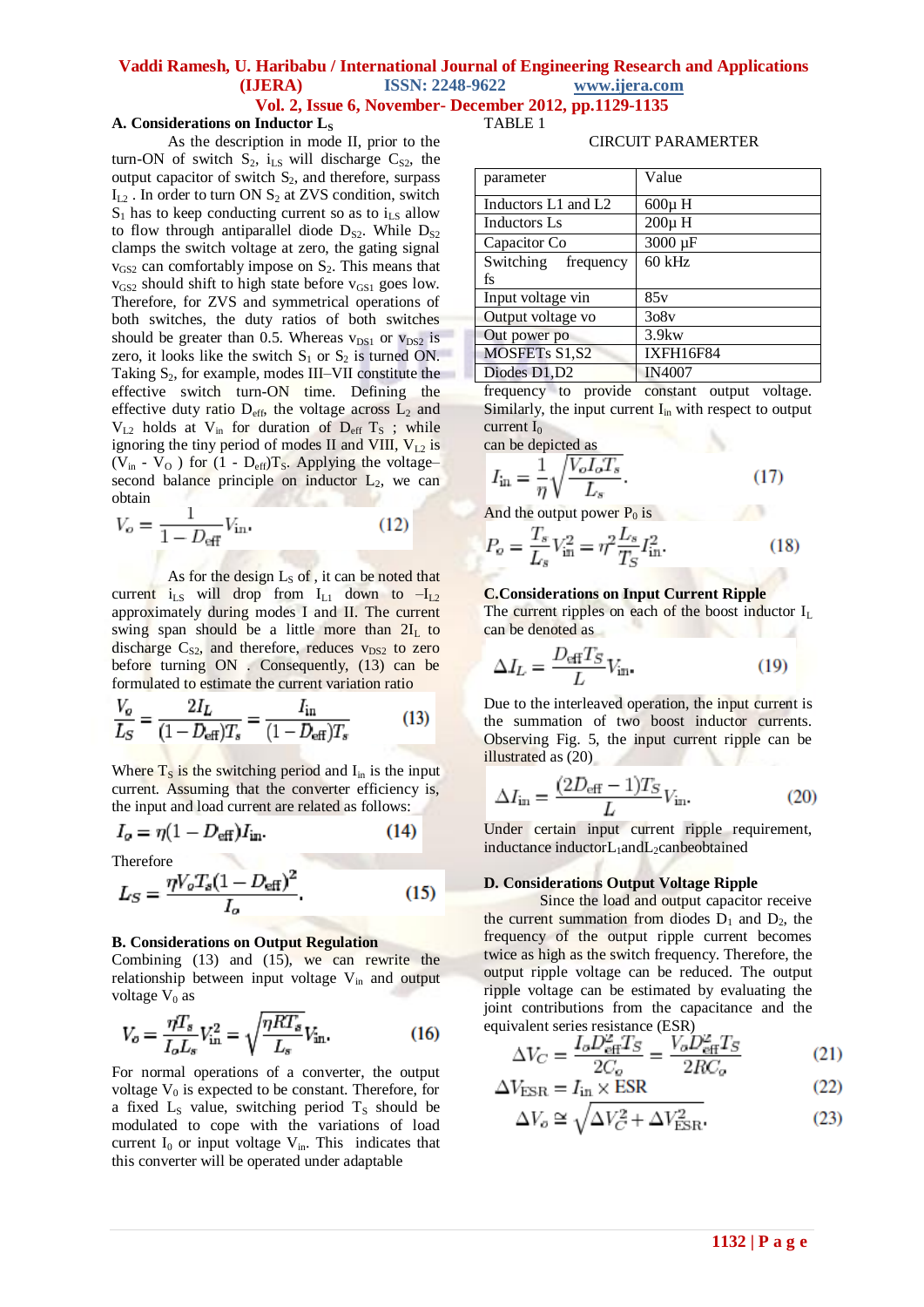# **Vaddi Ramesh, U. Haribabu / International Journal of Engineering Research and Applications**

**(IJERA)** ISSN: 2248-9622 **Vol. 2, Issue 6, November- December 2012, pp.1129-1135**

TABLE :2 COMPARISONS ON CALCULATED AND MEASURED PARAMETERS

| Parameter            | Calculated | Measured |
|----------------------|------------|----------|
|                      | value      | value    |
| Effective duty       | 0.6        | 0.5      |
| ratio Deff           |            |          |
| Inductor ripple      | 7.28A      | 4.75A    |
| current $\Delta$ Iin |            |          |
| Input ripple         | 1.32A      | 0.5A     |
| current $\Delta$ IL  |            |          |
| Output ripple        | 2.144V     | 1V       |
| voltage $\Delta$ V0  |            |          |

# **IV.I .SIMULATION RESULTS:**

*Conventional Circuit diagram wave forms*



( vin:120v current:30A time:150msec) Fig:1. Input voltage and current

| $\mathcal{D}$ |  |  |  |  |
|---------------|--|--|--|--|
| n             |  |  |  |  |
|               |  |  |  |  |
|               |  |  |  |  |
| 600<br>400    |  |  |  |  |
| 200<br>п      |  |  |  |  |

vgs:1v vds:280v time:123msec)

Fig:2.Voltage vgs andvds triggeringpulsewaveform



( Cureent:19A time:0.5msec) Fig 3:Output current



(voltage:470v time:0.5msec) Fig4:Output voltage **Proposed interleaved boost converter circuit diagram wave form** 



(vin:120v current:30A time:15sec) Fig5:Input voltage and current



(voltage vg1:1v vg2:1v time:152msec) Fig6:Vg1andvg2Triggering pulses wave form



Vgs and Vds across S1



(voltage:480v time:0.5msec) Fig8:Output voltage

# **IV.II EXPERIMENTAL RESULT**

An experimental circuit is built to verify the fesibility of  $\qquad$  th is circuit topology .The parametersare listsed Table1

Figs.9 and 10 illsutrate the expermental wavforms. Fig.9 shoews vgs and vds of each switch. Fig.6The gatingSingal is imposed on the switch after its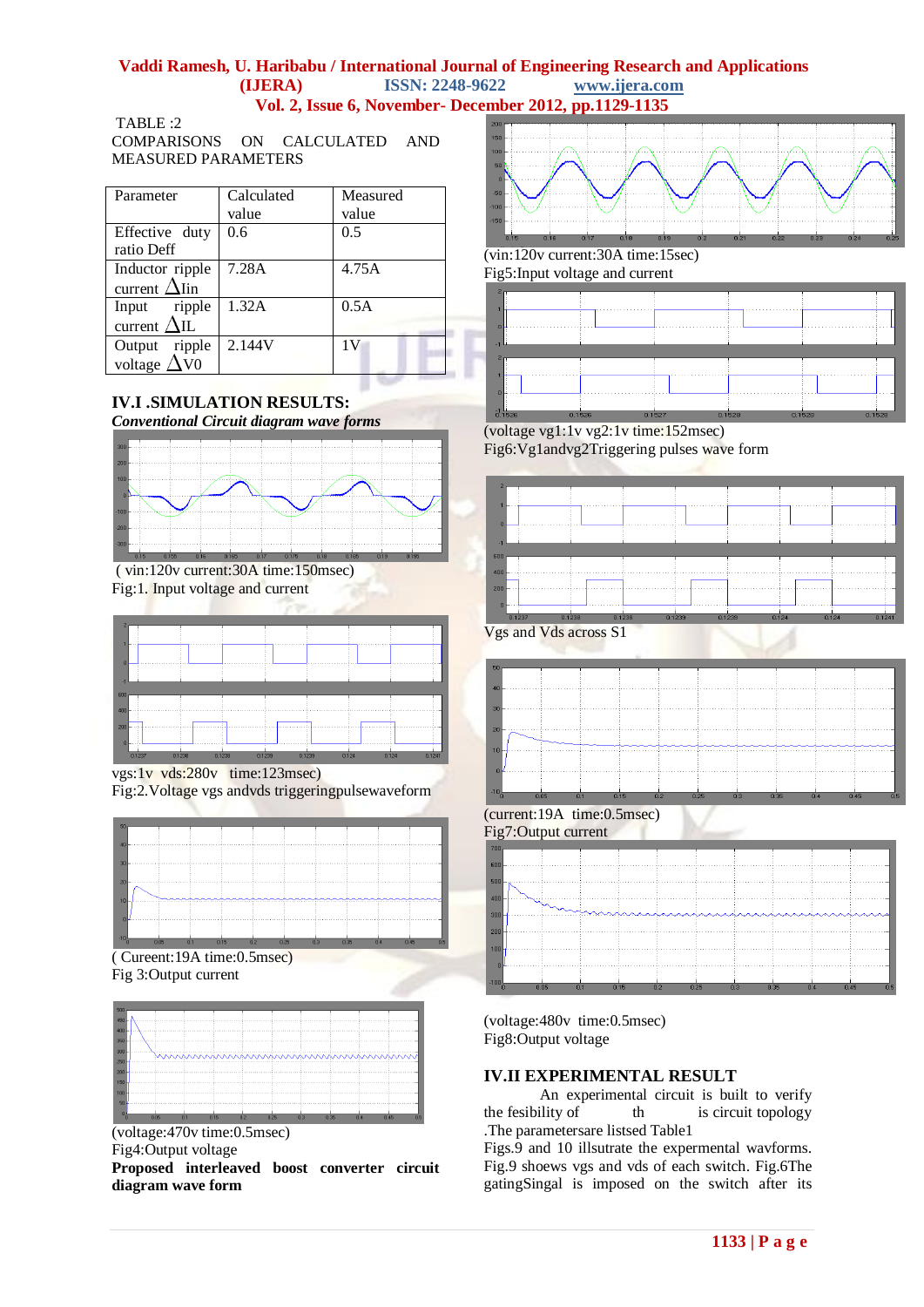# **Vol. 2, Issue 6, November- December 2012, pp.1129-1135**

voltage falls down to zerofig.10depictsrelationships between current iL1,IL2 where this ripple current of iL1 is significant.IL1 flowes thoughswtich s1 during its turn on period fig:11 shows the current ripples clearly input current ripple  $\Delta$ Iin is smaller than  $\Delta$ IL1 and  $\Delta$ IL2. The ration of  $\Delta$ Iin/Iin is less than 10%tTable2 lists some comparison between measured results from experimental and calculated results from theoretical equcations.the measuredresults do not inculed the parasitics resonant peaks.the control unit of this is a peripheralinterfance control micro controller.the swtiching frequency is modulatedas depicted in provide output voltage regulation under output power shift.the cricuit is operated at

different power output and input voltage fig15:The result is presented the best conventional voltage is320v and proposed output voltage370v the circuit efficiency achives 95%at 3.94kw



(vg1,vg2:20v vds1,vs2:350v time;162msec) Fig9:vlotage vgs and vds of each switch



(voltage:28v current:0.5A time:14.2msec) Fig10:current relationship between iL1,iL2



Fig:11Current ripple  $\Delta$ Iin,  $\Delta$ IL1 and  $\Delta$ IL2



 $(voltage: 350v$ <sup>cureent:1.5A time:0.5msec)</sup> Fig12: output voltage output current io when power fluctuates between3.9kw



Fig13:open loop input and output wave form (ac inputvoltage=125v,dc output voltage=320v time:20msec)



Fig14:closed loop input and output wave form (ac inputvoltage =125v,dcoutputvolatge=320v time:20msec)

**IV.III . INPUT AND OUTPUT CHARACTERISTICS**



Fig15:different output and input voltage